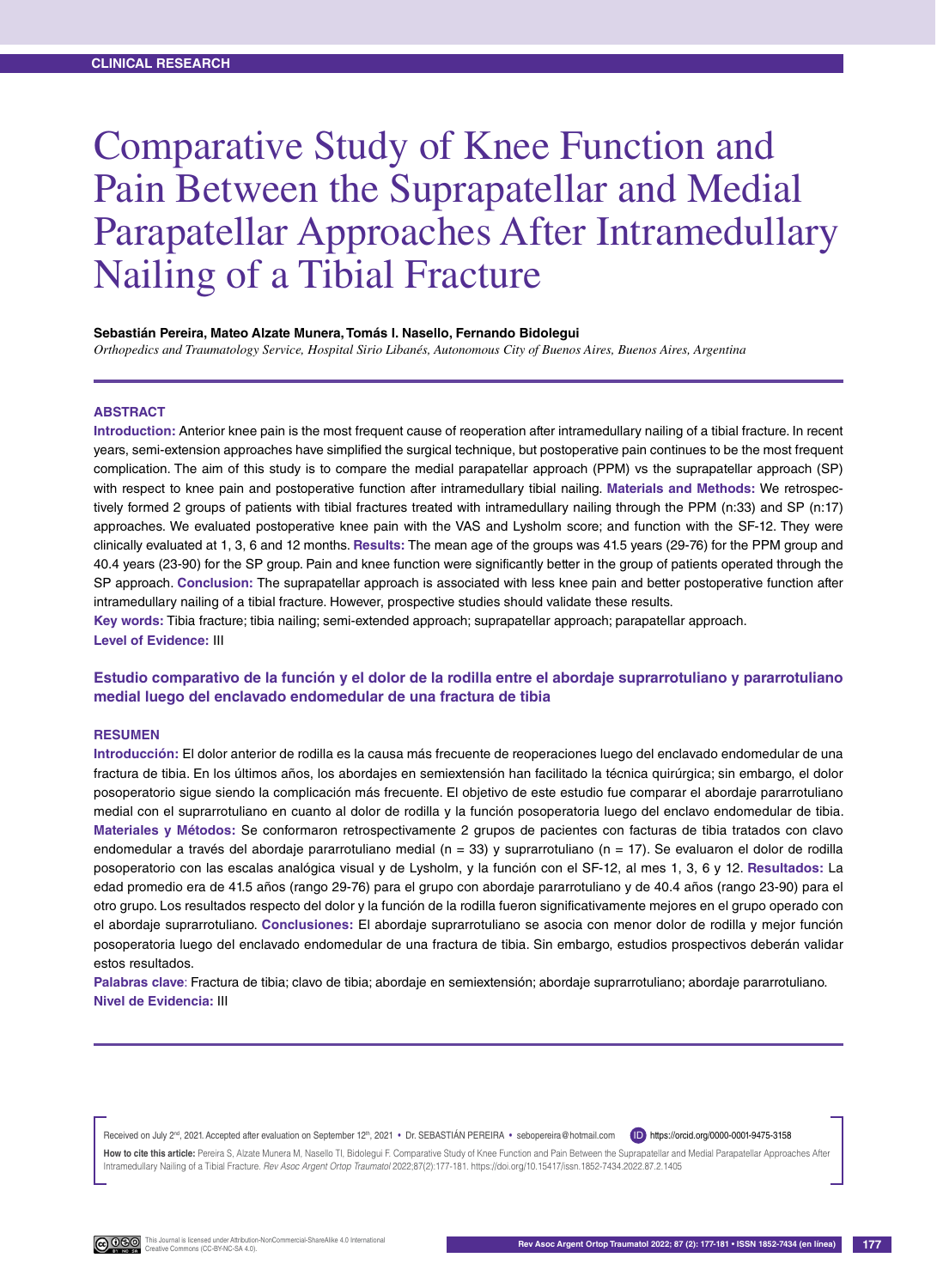# **INTRODUCTION**

Tibial fracture is one of the most frequent long bone fractures.<sup>1</sup> Intramedullary nailing is the treatment of choice since, in most cases, it achieves excellent consolidation outcomes with a low rate of complications.<sup>2</sup> However, anterior knee pain is a frequent cause of disability in patients and is responsible for reoperation rates of up to 29.8%.<sup>3</sup> Although the cause of anterior knee pain after tibial intramedullary nailing is multifactorial, the surgical approach has been identified as one of the main causes.<sup>4</sup>

In the last decade, modifications in nail design and the development of different approaches in the semi-extension position have made it possible to extend the indication for intramedullary nailing to all segments, facilitating the surgical technique.<sup>5</sup> However, they have not been able to reduce postoperative knee pain.<sup>6-8</sup>

Initially used for metaphyseal fractures and then for all tibial fractures, we have adopted the semi-extension position technique through the medial parapatellar approach (MPP) for tibial intramedullary nailing. However, due to the most recent advent of the suprapatellar technique (SP), we began to incorporate it within the possibilities of approaches. For this reason, we propose to carry out a comparative study between both techniques to evaluate the functional outcomes and postoperative knee pain. Our hypothesis is that there are no significant differences between both approaches regarding postoperative pain and function of the knee.

## **MATERIALS AND METHODS**

The study was approved by the Ethics Committee of the Institution. We retrospectively evaluated 85 tibial fractures treated with intramedullary nailing at our institution between January 2017 and January 2020. We included skeletally mature patients treated with an MPP or SP approach with a minimum follow-up of one year. In the first period (January 2016-December 2017), all patients underwent an MPP approach, while in the second period (January 2018-June 2020), the choice of the approach was based on the availability of the implant.

We excluded patients with fractures associated with a fracture of the ipsilateral femur (floating knee), pathological fractures, pre-existing knee disease, fractures that progressed to nonunion or developed infection, and those unable to walk.

After incorporation, two groups were formed according to the approach used: MPP ( $n = 33$ ) and SP ( $n = 17$ ). We collected data on age, sex, side, type of fracture according to the AO/OTA classification, open vs. closed, and follow-up time.

Anterior knee pain was assessed with the visual analog scale and with the pain section of the Tanger-Lysholm scale.<sup>9</sup> The functional assessment was performed with the SF-12 questionnaire.<sup>10</sup> Knee pain and function records were made in clinical controls at one month, and at 3, 6, and 12 months. All data collected were compared between the two groups.

In the statistical analysis, the chi-square or Fisher test was used for categorical variables, depending on whether they met assumptions. For continuous variables, since the distribution was not normal, the summary measure was the median with its interquartile range and the Wilcoxon or Mann-Whitney tests were used. A p value <0.005 was considered statistically significant.

#### **RESULTS**

The mean age was 41.5 years (range 29-76) for the MPP approach group and 40.4 years (range 23-90) for the SP technique group (p >0.05). Four fractures from the MPP approach group and two from the other group were open (p >0.05). However, there were significant differences in the type of fracture between both groups. In the group with the MPP technique, metaphyseal fractures were more frequent  $(4.1/4.3)$  (Table 1).

The evaluation of anterior knee pain with the visual analog scale showed a significant difference in favor of the group with the SP approach at one month, and at 3 and 6 months after surgery.

When the Tanger-Lysholm scale was applied to assess knee pain, there were also significant differences in favor of the group with the SP technique at one month, and at 3, 6, and 12 months of follow-up ( $p < 0.05$ ) (Table 2).

The knee function analysis also showed significant differences in favor of patients operated on with the SP approach. However, these differences were only significant in the remote evaluation at 6 and 12 months ( $p < 0.05$ ) (Table 2).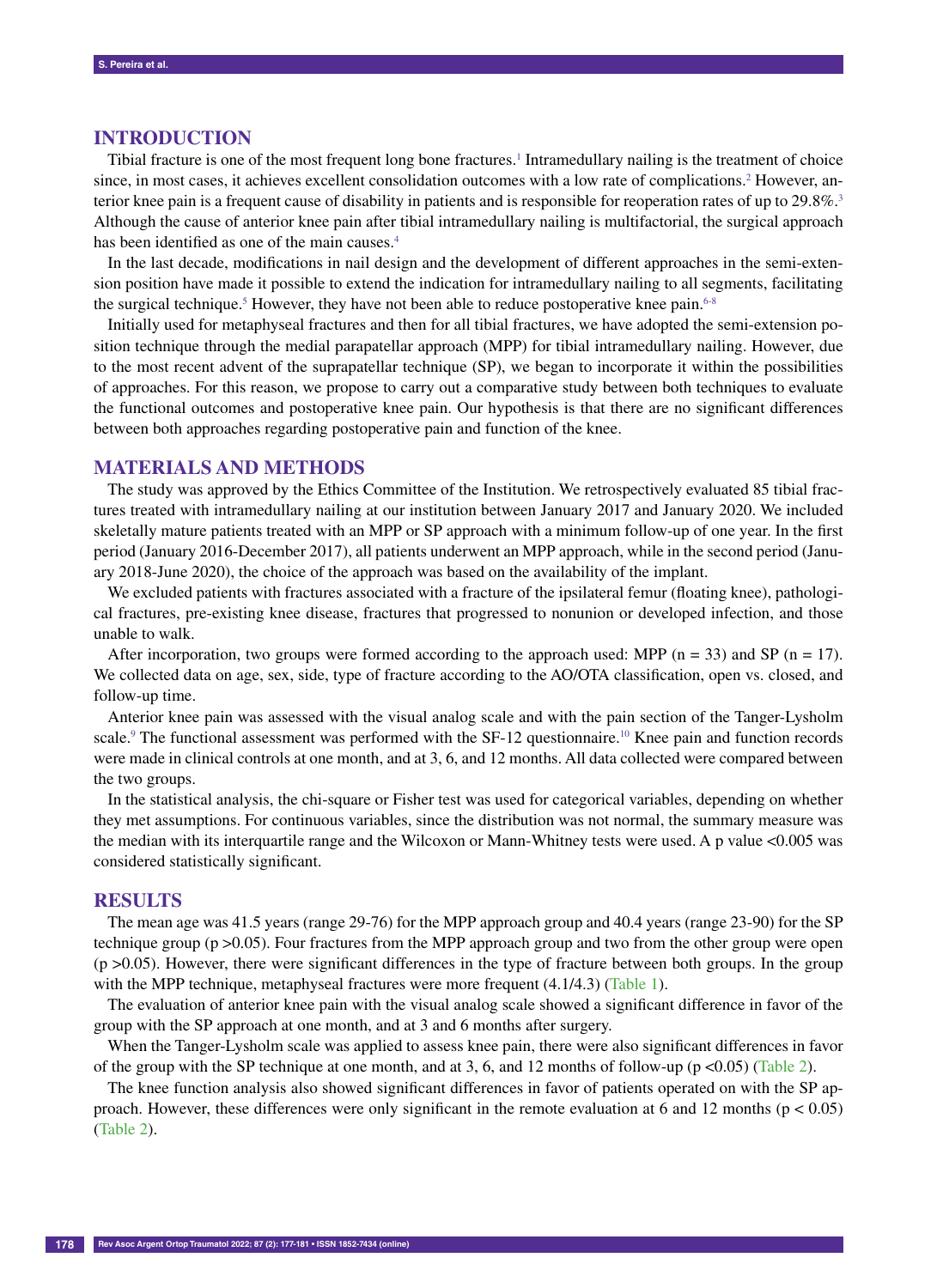|                              | Medial parapatellar approach<br>$(n = 33)$ | Suprapatellar approach<br>$(n = 17)$ | p         |
|------------------------------|--------------------------------------------|--------------------------------------|-----------|
| Sex (male)                   | 22(66.67%)                                 | $9(52.94\%)$                         | 0.344     |
| Age (years)                  | 35 (IQR 33-48)                             | $38(26-43)$                          | 0.310     |
| Side (left)                  | $16(48.48\%)$                              | $10(58.82\%)$                        | 0.488     |
| <b>OTA/AO Classification</b> |                                            |                                      | 0.016     |
| 4.1                          | $0(0\%)$                                   | 4(23.53%)                            |           |
| 4.2                          | $15(45.45\%)$                              | 7(41.18%)                            |           |
| 4.3                          | $18(54.55\%)$                              | 6(35.29%)                            |           |
| Open                         |                                            |                                      | <b>NS</b> |

## **Table 1.** Demographics, side, classification, and percentage of open fractures

 $NS = not significant. IQR = interquartile range.$ 

|                   | Medial parapatellar approach | Suprapatellar approach | $\mathbf{p}$ |
|-------------------|------------------------------|------------------------|--------------|
| VAS 1 month       | $5(4-6)$                     | $2(2-3)$               | 0.001        |
| VAS 3 months      | $3(3-4)$                     | $1(1-2)$               | 0.001        |
| VAS 6 months      | $2(2-3)$                     | $0(0-1)$               | 0.001        |
| VAS 12 months     | $1(0-1)$                     | $0(0-1)$               | 0.07         |
| Lysholm 1 month   | $15(15-20)$                  | $20(20-20)$            | 0.017        |
| Lysholm 3 months  | $20(15-20)$                  | $20(20-25)$            | 0.013        |
| Lysholm 6 months  | $25(20-25)$                  | $25(25-25)$            | 0.048        |
| Lysholm 12 months | $25(20-25)$                  | $25(25-25)$            | 0.004        |
| $SF-121$ month    | $70(65-72)$                  | $70(70-73)$            | 0.1142       |
| $SF-12.3$ months  | $72(70-75)$                  | $75(73-75)$            | 0.0745       |
| $SF-126$ months   | $75(72-80)$                  | $80(80-85)$            | 0.0003       |
| $SF-12$ 12 months | 78 (75-80)                   | $85(80-85)$            | 0.0004       |

#### **Table 2.** Postoperative pain and functional outcomes

VAS = visual analog scale, Lysholm = Tanger-Lysholm scale,  $SF-12 = SF-12$  questionnaire.

# **DISCUSSION**

The analysis of the results of this study has refuted the initial hypothesis, since we have found a significant difference in functional outcomes and postoperative knee pain between the MPP and SP approaches after intramedullary nailing of a tibial fracture.

A first consideration that explains the significant difference in the type of fracture between both groups is that the first cases in this series correspond to patients with metaphyseal fractures in whom we began to use the semiextension technique exclusively through the MPP approach. In the following years, we extended it to all tibial fractures with an indication for intramedullary nailing, and we incorporated the SP approach.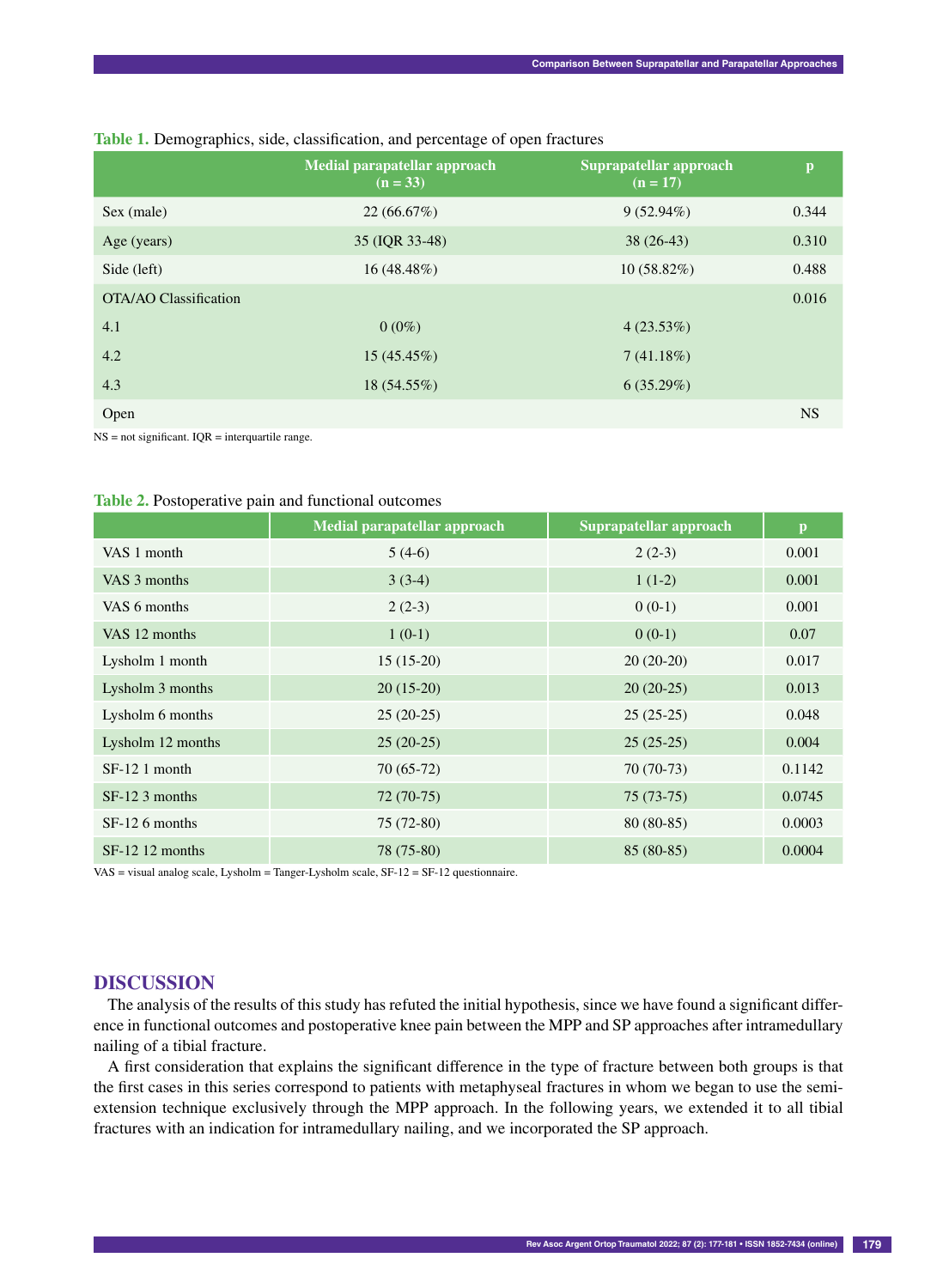In different studies, knee pain continues to be reported as the most frequent complication after tibial intramedullary nailing.<sup>3,4</sup> Several factors responsible for postoperative knee pain have been pointed out.<sup>4</sup> Most of them are related to the skin incision,<sup>11,12</sup> tendon injury,<sup>13</sup> nail protrusion,<sup>14</sup> and injury to structures caused by making the entry point.<sup>15,16</sup>

Although, in recent years, the development of approaches in the semi-extended position has introduced some advantages over the infrapatellar technique,<sup>17</sup> the shift of the approach from the patellar tendon area has not been accompanied by a decrease in postoperative knee pain.<sup>6-8</sup> Although both approaches move the incision away from the patellar tendon area, especially the SP, there is no conclusive evidence that this is associated with less postoperative knee pain.6-8 The intra-articular entry of both approaches poses an associated risk of injuring intraarticular structures that could be responsible for postoperative knee pain. Although the management of the patella with both approaches is different and one could assume that the SP access would cause a chondral injury responsible for postoperative pain, especially over the patellofemoral joint, cadaveric and biomechanical studies have not found a direct relationship between eventual joint damage and knee pain.<sup>15,16</sup>

In a cadaveric study that sought to determine the damage of intra-articular structures between the SP vs parapatellar technique, Zamora et al. reported that intermeniscal ligament injuries occurred in three out of ten specimens in each group. Regarding the risk of chondral damage, they detected a cartilage injury in the patellofemoral joint in three of 10 cases in the SP approach group, while in the parapatellar approach group, a lesion occurred in the lateral aspect of the lateral condyle in one of 10 cases. Consequently, the authors concluded that, despite the fact that the risk of soft tissue injury is the same in both groups, the risk of chondral injury should be considered with the SP technique.16 In a cadaveric study, Gelbke et al. showed that the pressure received by the cartilage of the patellofemoral joint is significantly higher with the SP technique than with the traditional infrapatellar technique.<sup>18</sup> However, they clarified that the level of pressure generated is below that necessary to produce an irreversible injury to the chondrocyte .

For the evaluation of knee pain, we used scales used in other studies, such as the Tanger-Lysholm scale and the visual analog scale. In the case of the Tanger-Lysholm scale, we decided to use the segment aimed at evaluating only knee pain and thus avoid other responses that might not be directly related to the surgical technique of nail insertion. For the functional evaluation, we used the SF-12 questionnaire because it is a widely used score to evaluate traumatic pathology.

Most studies that evaluated knee function and pain after tibial intramedullary nailing have focused on comparing the SP or parapatellar technique with the traditional infrapatellar hyperflexion technique.<sup>6-8,15-17</sup> Although recently some authors have reported less pain with the SP technique, $17 \text{ most have not found significant differences between}$ the different approaches.<sup>6-8</sup> Our study is novel as it compares two of the three approaches described for intramedullary nailing of the tibia in semi-extension; to our knowledge, there are no studies comparing the different approaches available.

We are aware of some limitations of the study that force us to take the results obtained with caution. First of all, this is not a prospective, randomized study; therefore, the first cases of the series correspond to those operated with the MPP technique, so some factors related to the learning curve with the semi-extension position may have influenced the results. Secondly, our study lacks an analysis of knee pain regarding its location. Although anterior knee pain is the most common after tibial intramedullary nailing, there are other locations that were not analyzed and are not included in the scales used and could influence the rate of knee pain reported. Lastly, the number of the series is low considering the frequency of the pathology and, therefore, studies with a larger sample should validate these results.

#### **CONCLUSION**

––––––––––––––––––

Based on the results of this study, the SP approach is associated with less pain and better knee function than the MPP approach after tibial intramedullary nailing. However, these results must be validated by studies with a larger number of patients and prospective designs.

Conflict of interest: The authors declare no conflicts of interest.